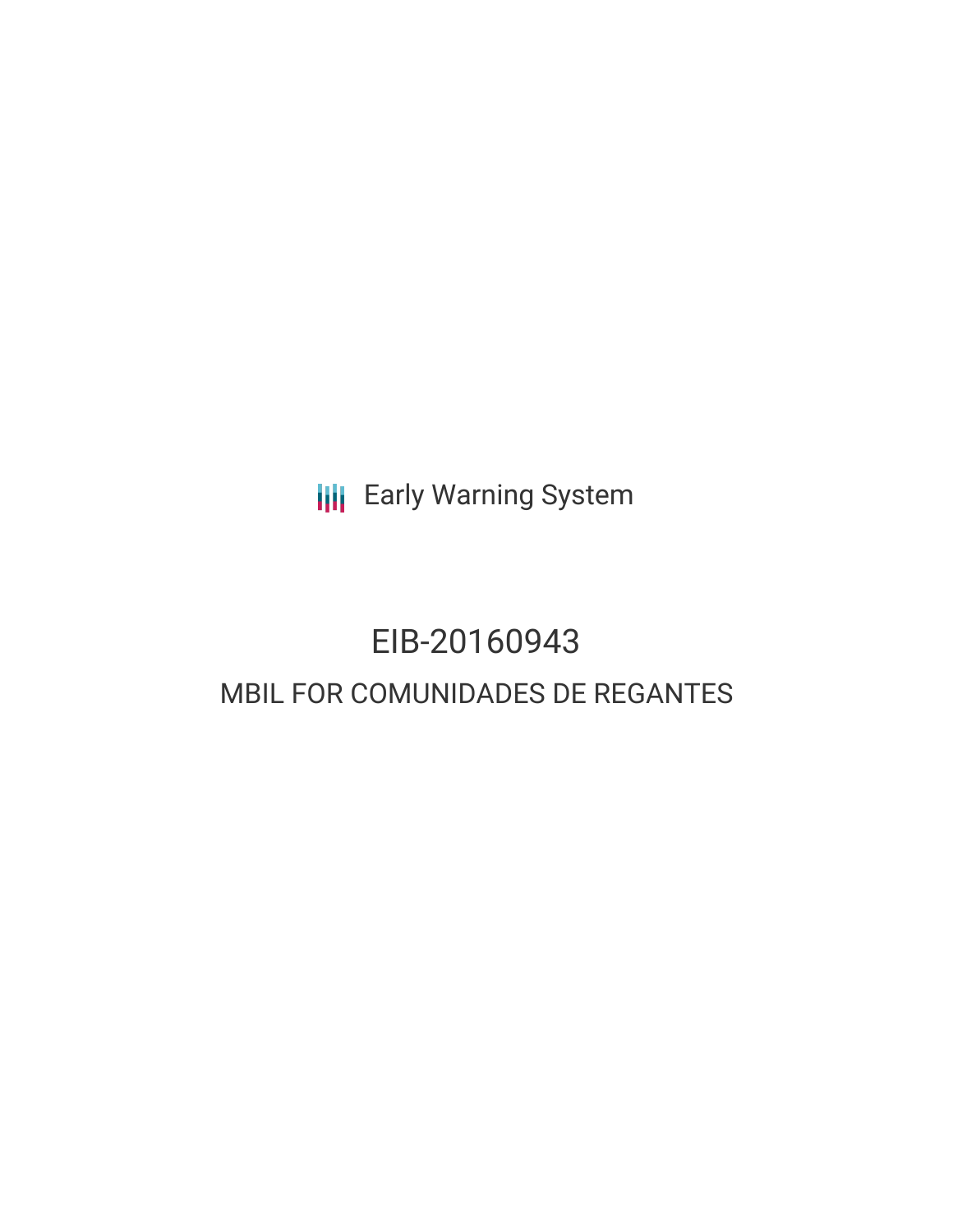

### **Quick Facts**

| <b>Countries</b>              | Spain                          |
|-------------------------------|--------------------------------|
| <b>Financial Institutions</b> | European Investment Bank (EIB) |
| <b>Status</b>                 | Proposed                       |
| <b>Bank Risk Rating</b>       | U                              |
| <b>Borrower</b>               | <b>Banco Santander SA</b>      |
| <b>Sectors</b>                | Finance, Water and Sanitation  |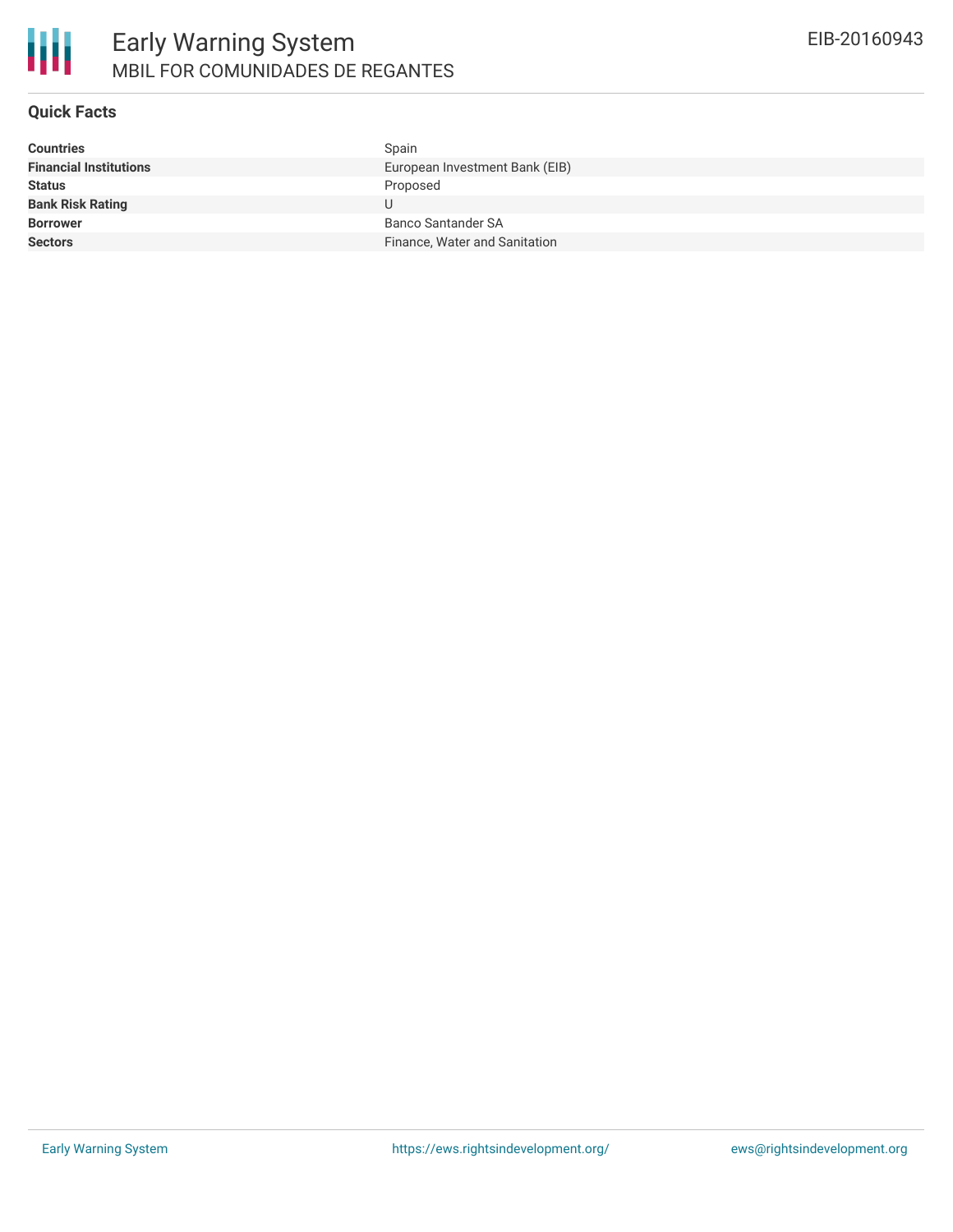

# **Project Description**

The purpose of this facility is to finance eligible investment carried out by irrigation user communities having the status of a 'body governed by public law' in Spain. The projects to be funded by the financial intermediaries involve the upgrading of the current infrastructure for higher efficiency in water and energy use and open a valuable option to farmers to improve the resource footprint of crop production.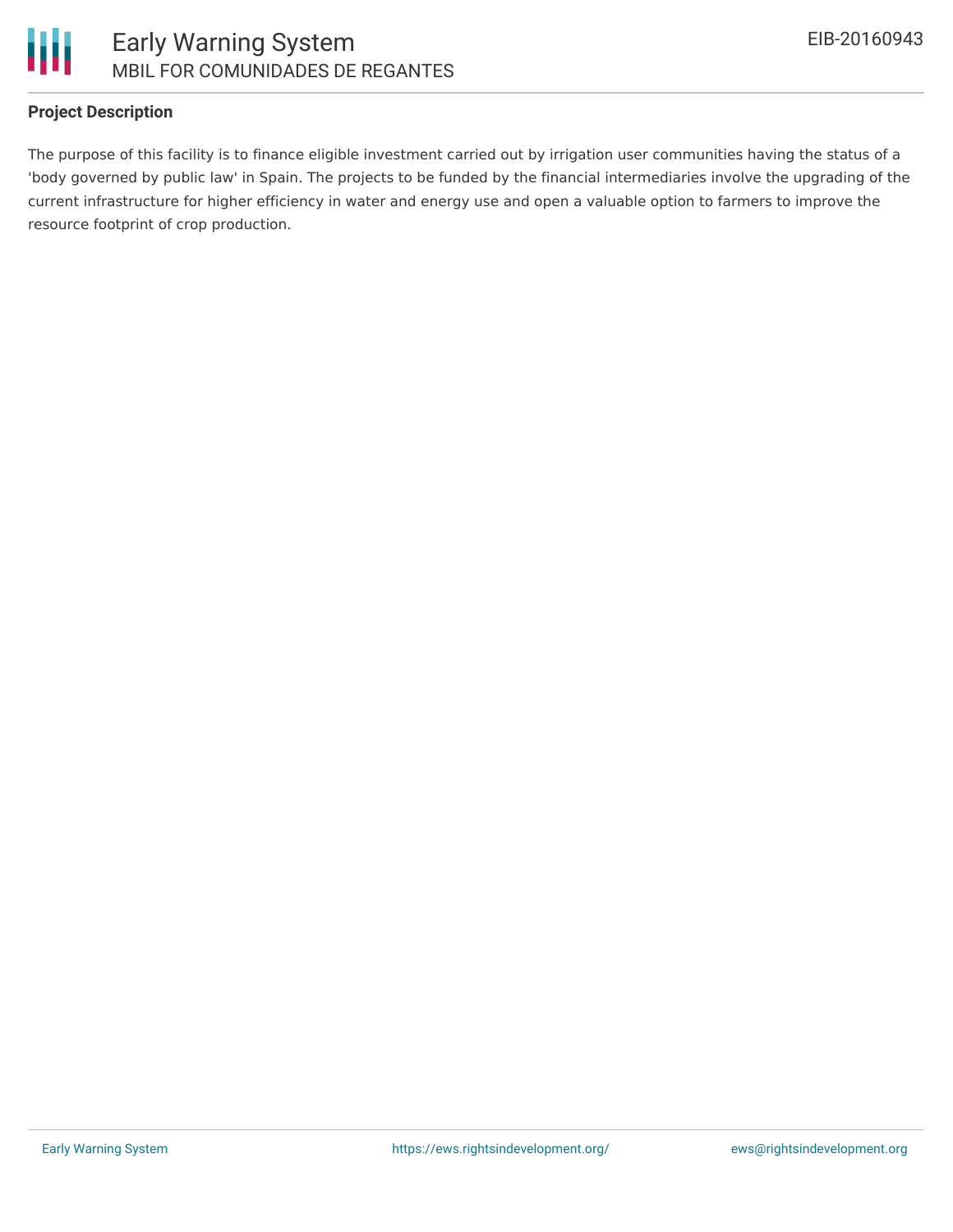

## **Investment Description**

European Investment Bank (EIB)